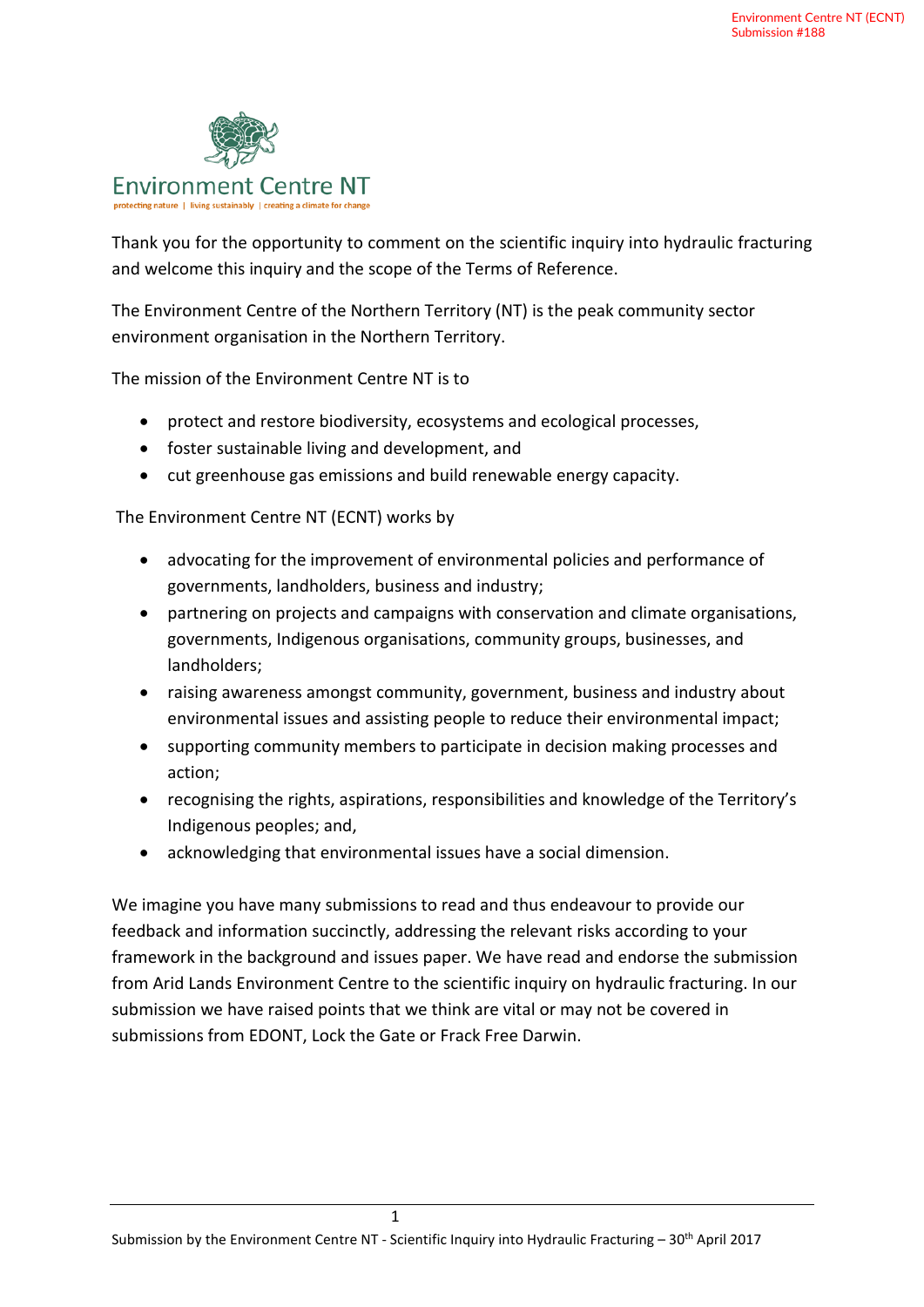### We request the panel to adopt the following principles:

Precautionary principle, particularly in the absence of a consensus regarding the science related to hydraulic fracturing.

Ecological sustainable development, including inter-generational equity. Please refer to EPA NT's recommendations from their 2006 publication<sup>[1](#page-1-0)</sup>

### **Terms of Reference**

## **7.1 Water**

Water quality - Ground Water

With over 90% of the Northern Territory's (NT) water coming from groundwater and around  $35,000$  water bores<sup>[2](#page-1-1)</sup>, the protection of the NT's groundwater is imperative for health, wellbeing and economic viability.

ECNT does not consider any level of risk to groundwater is acceptable. The proof of burden must be on the industry to prove it is safe rather than on the community proving it isn't. Research from the US confirms that wells fail and methane migrates up into ground water from underlying gas-containing shale<sup>3</sup>.

- Scientific evidence would need to be provided by industry to ascertain that contaminated groundwater could be remediated.
- There needs to be baseline studies to determine existing groundwater methane levels prior to drilling
- Dye tracing needs to be used to determine groundwater movement and the impact in the case of contamination.
- Industry insurance needs to cover land owners and communities in the case of contamination.
- Environmental bonds or other securities need to be paid by hydraulic fracturing proponents to provide for environmental remediation in the event of contamination, noncompliance and insolvency, where insurance does not cover these events
- How does the integrity of wells be monitored over the lifetime?

<span id="page-1-2"></span><sup>3</sup> Sherwood, O. A., Rogers, J. D., Lackey, G., Burke, T. L., Osborn, S. G. & Ryan, J. N. (2016). Groundwater methane in relation to oil and gas development and shallow coal seams in the Denver-Julesburg Basin of Colorado. Proceedings of the National Academy of Sciences 113(30). doi: 10.1073/pnas.1523267113

<span id="page-1-0"></span> <sup>1</sup> https://ntepa.nt.gov.au/\_\_data/assets/pdf\_file/0005/284900/EPA-Report\_ESD-in-the-Northern-Territory.pdf

<span id="page-1-1"></span><sup>2</sup> https://nt.gov.au/environment/water/groundwater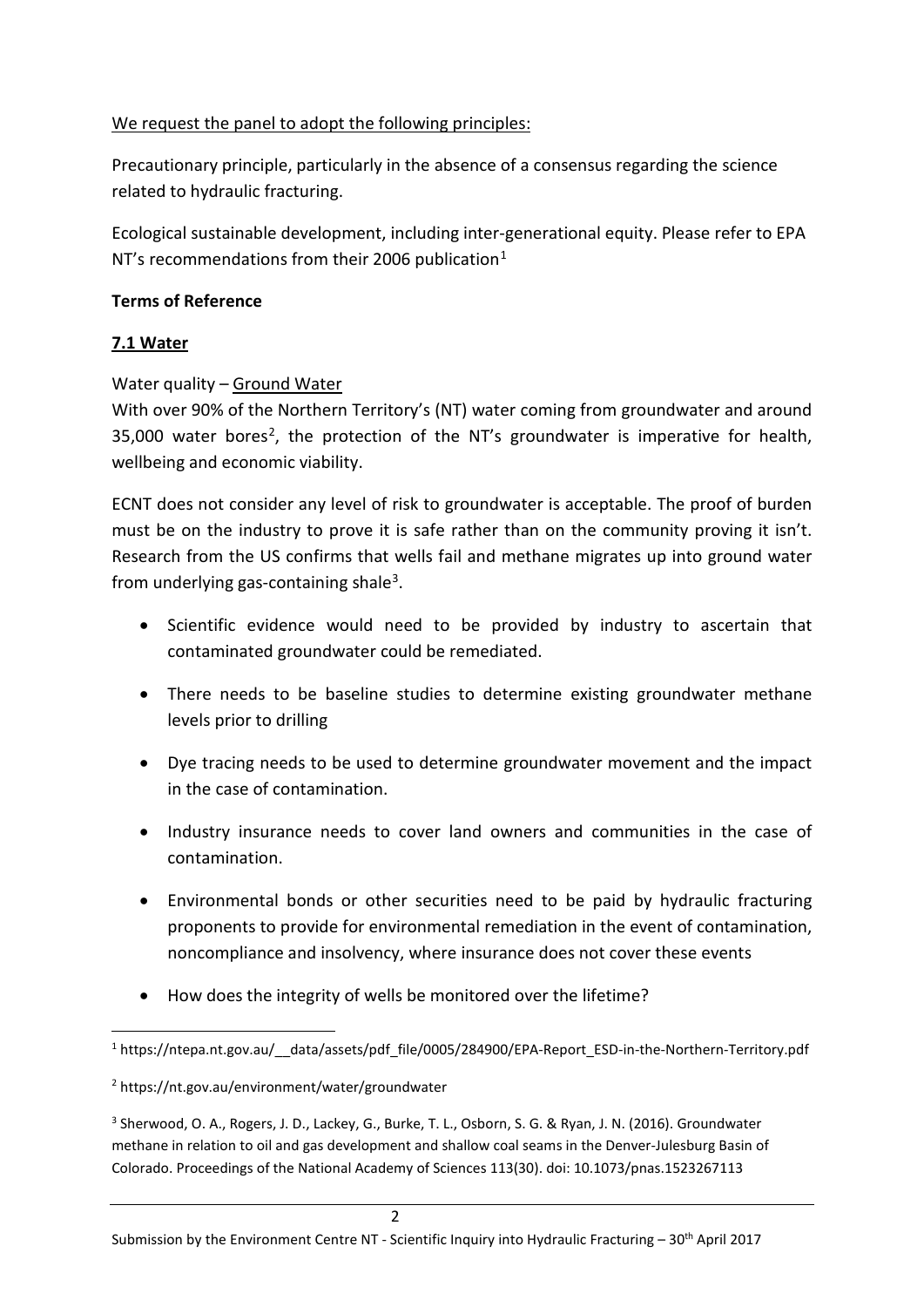- We don't not believe there is currently the regulation or the capacity to monitor and enforce compliance to adequately protect the NT's groundwater, thus we are not addressing possible provisions that may protect groundwater. We also believe that industry need to contribute to the costs of monitoring and compliance.
- Minimum no go zones around catchment areas, towns, communities and sensitive areas are established (eg. drinking water catchments, sacred sites or protected areas, groundwater recharging zones, food croplands).

#### Surface Water

US studies show that accidental spills of fracking wastewater contaminate soil and surface water and are observed in spill sites up to four years after spill events. Contaminants include radium and lead.[4](#page-2-0)

• As above, we believe there is little capacity to independently monitor spill events or penalise companies where there are incidents.

### Water supply and distribution

#### **Volume**

We urge the panel to consider the need for an independent assessment of how much water there is available to meet the competing needs including ensuring healthy flows in our river systems, agriculture, mining & gas requirements including Ichthys LNG project, what is needed to maintain healthy native vegetation and biodiversity. This assessment also needs to consider impacts of climate change, surface-ground water interactions and future needs. Hydraulic Fracturing is a water intensive process, thus localised impacts on surface and groundwater extraction, especially over short periods of time and in consideration of the tropical wet/dry climate, need independent assessment and verification for each project. There are also questions about how water usage can be monitored.

## **7.2 Land**

We would like to see mapping that shows current and existing vegetation and landscape images with any hydraulic fracturing proposals mapped superimposed on top of it. This includes showing the full infrastructure of wells, connecting pipelines, processing facilities, roadways etc. ECNT is very concerned about the industrialisation of the landscape, especially as the unique landscape and ecosystems of the NT have not been subject to

<span id="page-2-0"></span> <sup>4</sup> 2 Lauer, N. E., Harkness, J. S., & Vengosh A. (2016). Brine spills associated with unconventional oil development in North Dakota. Environmental Science & Technology, 50(10). doi: 10.1021/acs.est.5b06349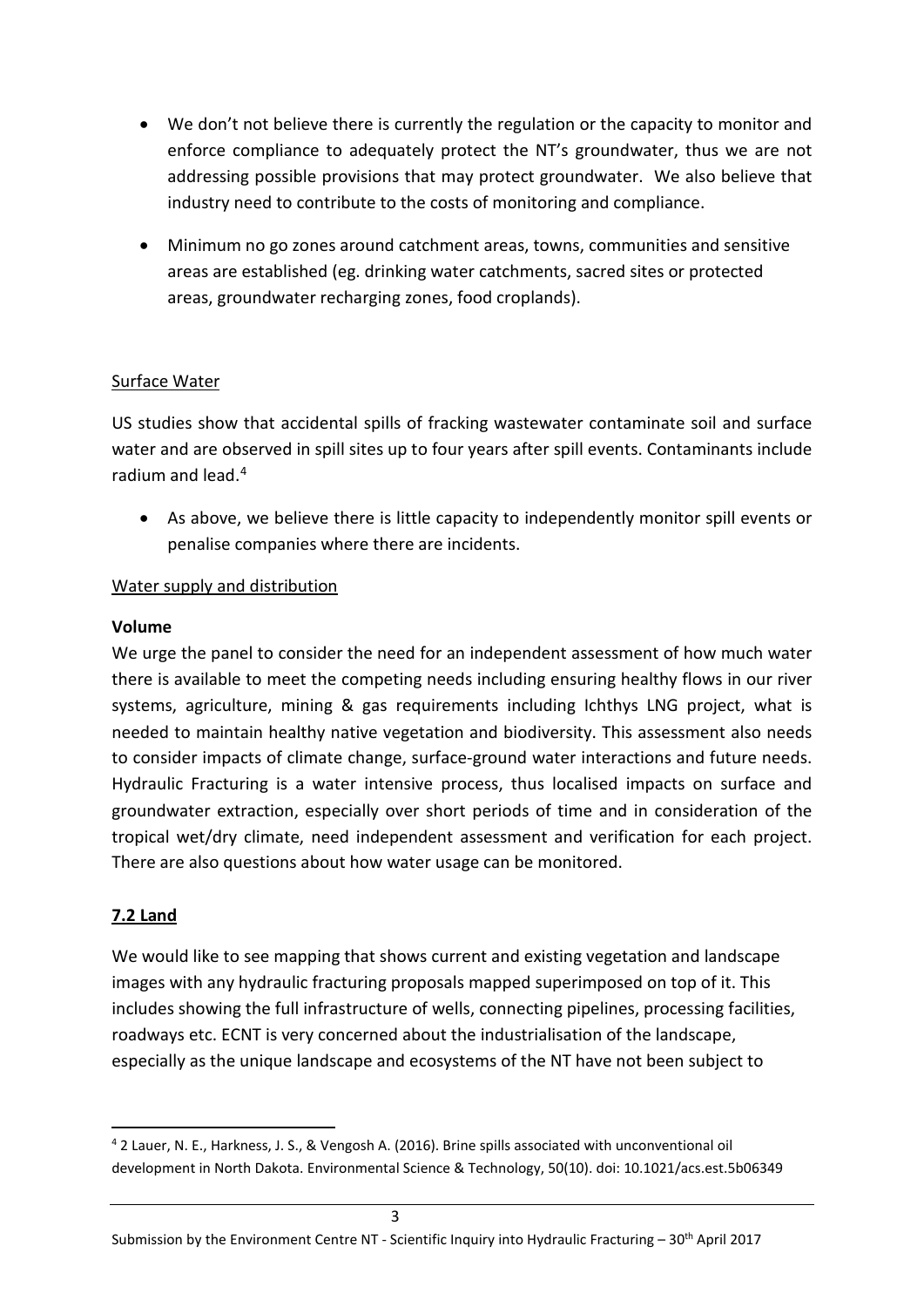extensive development pressures. Providing mapping of this nature will enable the community to visually see the impact of such developments.

ECNT is also concerned about the impact that a fracking industry will have on successful existing Aboriginal fire management programs. These innovative programs administer early dry season burn offs, thus reducing carbon emissions and impacts of late season wildfires and provide economic benefits from carbon abatement. Fire management is also an important part of management of National Parks, pastoral properties, and freehold land.

The location of fracking drill site infrastructure and vicinity of highly inflammable and potentially explosive gas wells in remote locations poses several serious risks in the case of bushfire and may it difficult to continue to do safe controlled burning. This may threaten the cultural and economic benefits of these innovative systems.

We believe it is imperative that the panel considers the impact of an expanding fracking industry will have on the Indigenous Ranger Program and Aboriginal Land Management programs.

## **7.3 Air**

# Climate Change

We endorse and support Climate Action Darwin's submission regarding impacts of the fracking industry on climate change. We also encourage the panel to seek information regarding methane emission from the Melbourne Energy Institute Report 'A review of current and future methane emissions from Australian unconventional oil and gas production' [5](#page-3-0)

Climate change is an increasingly important and pervasive pressure on all aspects of the Australian environment. It is altering the structure and function of natural ecosystems, and affecting heritage, economic activity and human wellbeing<sup>[6](#page-3-1)</sup>

Climate change will result in location-specific vulnerabilities, and people who are socially and economically disadvantaged are most sensitive to climate change.

Evidence shows that the impacts of climate change are increasing, and some of these impacts may be irreversible.

Entry into Paris agreement brings the horizon forward for action on climate change. There are reliable signals that policy changes will occur as large greenhouse gas emission

<span id="page-3-0"></span> <sup>5</sup> Accessed from http://energy.unimelb.edu.au/articles/a-review-of-current-and-future-methane-emissions

<span id="page-3-1"></span> $6$  From the 'State of the Environment' produced by the Department of Environment and Energy tabled on the 7th March 2017 see http://www.environment.gov.au/science/soe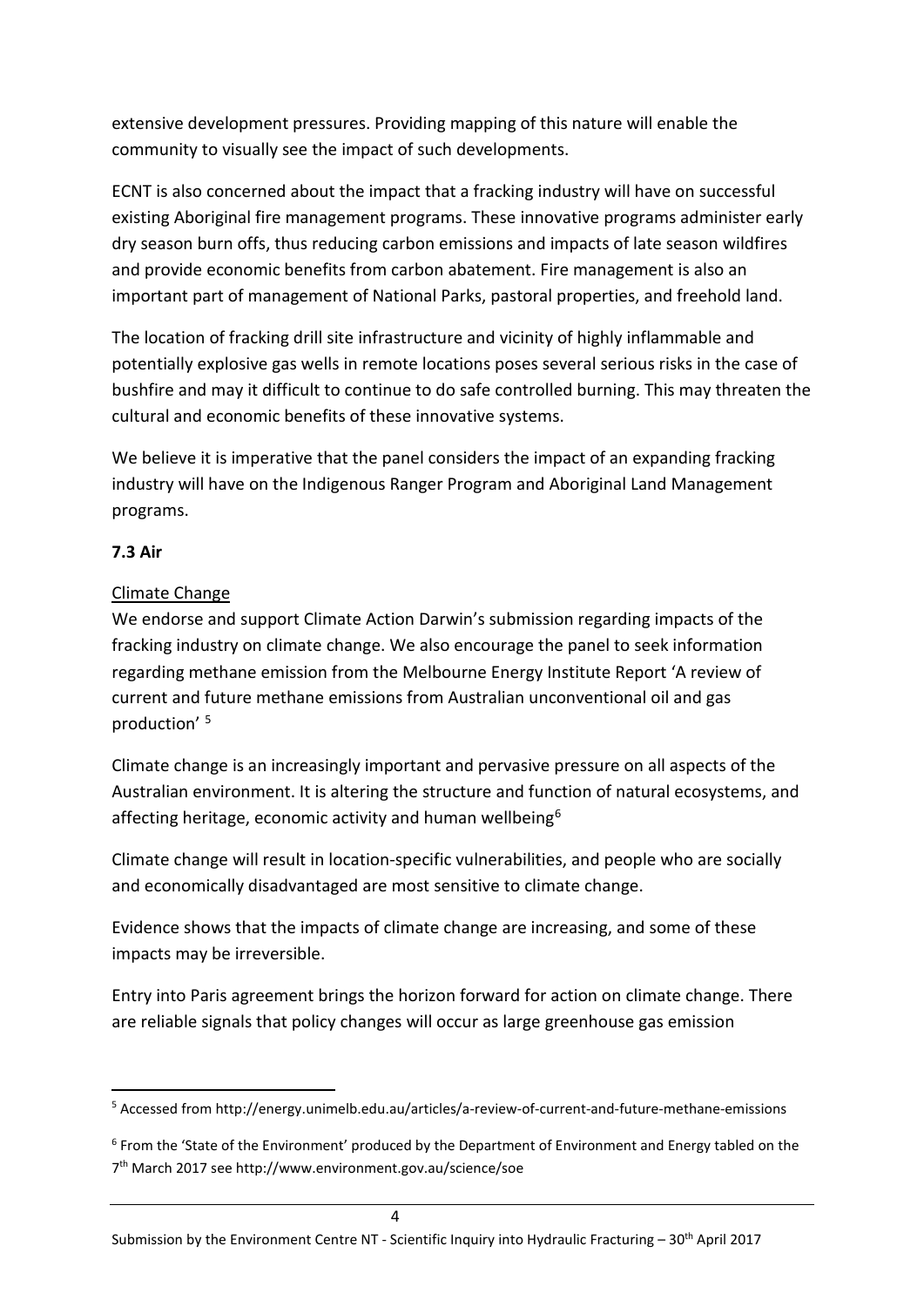reductions are critical to achieve goals of the Paris agreement; net zero greenhouse gas emissions by 2050

It has been suggested fracked gas could be a 'transition fuel'. Investing in the gas industry presents risks to investors with carbon emissions pricing likely in the future. This could mean a situation where fracked shale gas becomes too expensive resulting in asset stranding, especially by the time the industry gets up and running.

Any major government incentives for and investments in shale gas production and gas generation may lock-in significant carbon emissions for many decades to come. They could also impact negatively on innovation in and the development and deployment of the even lower-carbon options, including renewables and energy efficiency innovations, required to limit climate risks.

The current US administration have clearly said that will pursue a vigorous program of fossil fuel extraction. We have a choice in Australia and NT – to follow this self-interest or hold the needs of the entire planet and future generations at the centre of our strategies of resource use. NT has abundant sun, strong currents – an opportunity to lead the way in innovation and development in an expanding renewables industry.

Whilst we may not have a federal government willing to act on climate change, there are very loud signals from the financial<sup>[7](#page-4-0)</sup> and insurance industry<sup>[8](#page-4-1)</sup> that a transition to a net zero emissions economy is required and climate related risks need to be managed. This is reaching company AGM's as investors call for information on how climate risk and opportunities are being addressed. We believe the social licence for fossil fuel industry development will soon be revoked, which will have a major impact on any potential fracking developments in the NT.

#### **7.7 Economic**

In looking at economic assessments we urge the Panel to conduct the research to assess viability of the industry under the following conditions – separately and cumulatively: With a domestic gas reservation policy, an emissions trading policy, extensive technological development to measure and reduce methane emissions throughout the whole production/processing cycle and industry contribution to regulatory systems.

<span id="page-4-0"></span><sup>&</sup>lt;sup>7</sup> See Westpac's newly released Climate Change Position Statement accessed from

https://www.westpac.com.au/content/dam/public/wbc/documents/pdf/aw/sustainability/WestpacCCEAction Plan.pdf

<span id="page-4-1"></span><sup>8</sup> http://www.apra.gov.au/Speeches/Pages/Australias-new-horizon.aspx